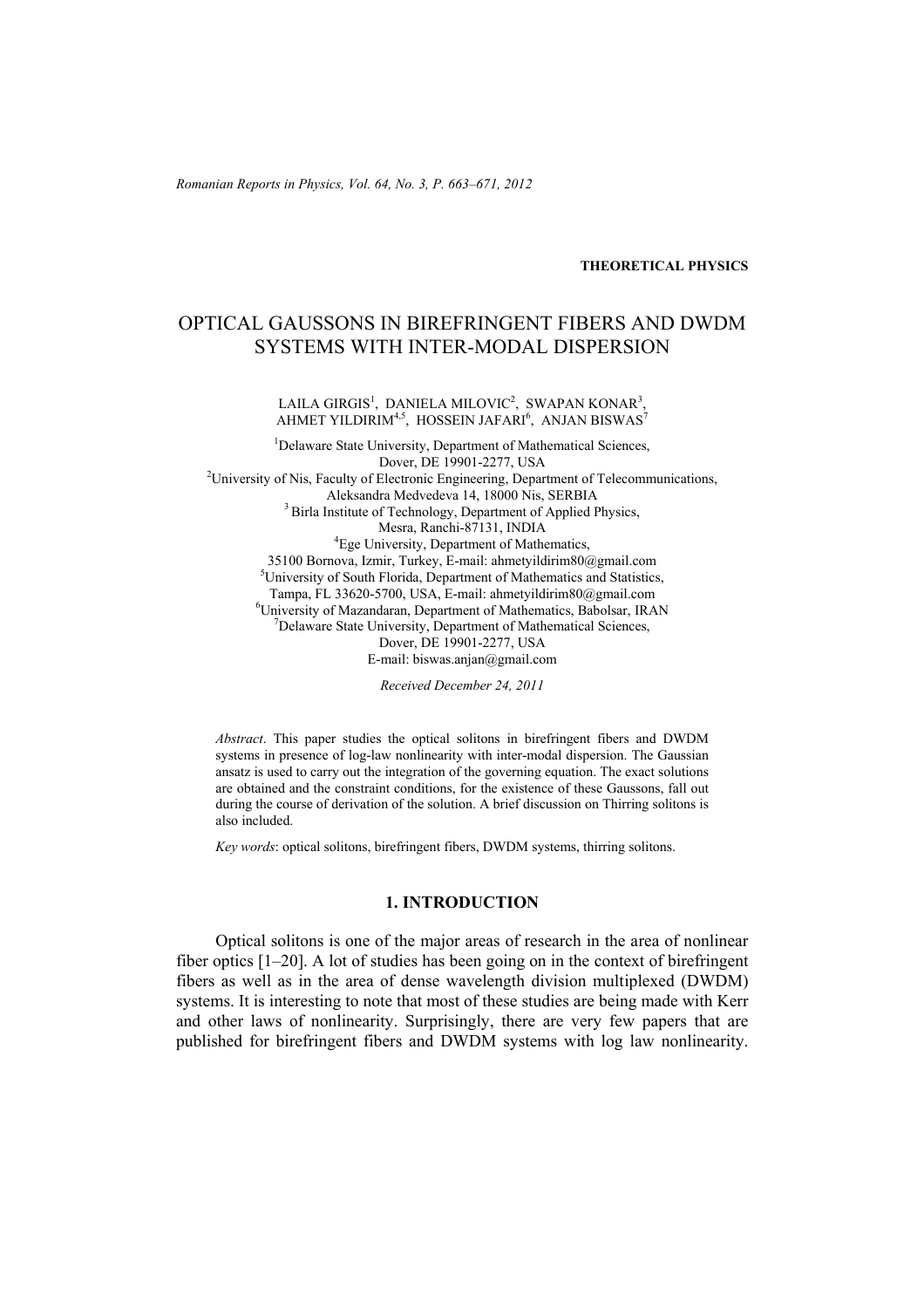There are advantages of studying the optical solitons with log law nonlinearity. In this case, solitons are free from radiations and therefore there is no energy shedding during pulse transmission through optical fibers [1–6]. This paper will address this issue and an exact Gaussian soliton solution, or *Gausson* in birefringent fibers and DWDM systems. There will be several constraint conditions that will fall out during the course of derivation of the exact solutions. These constraint conditions must hold in order for the Gaussons to exist.

## **2. BIREFRINGENT FIBERS**

An ideal circular-core fiber supports simultaneously supports one polarization mode which consists of two orthogonal polarization modes. However, optical fibers that are employed in modern optical communication systems are not perfectly circularly symmetric. This asymmetry introduces small refractive index differences for two polarization states known as birefringence. Due to this effect, one polarization mode will travel faster than the other and this phenomena is known as differential group delay.

Polarization mode dispersion (PMD) becomes very significant in high bit rate ultra long-haul optical communication systems that operate at bit rates in excess of 5 Gbps. In such systems PMD needs to be compensated by introducing certain degree of birefringence which will nullify the effect of PMD over transmission length. PMD compensation is an useful technique for error-free transmission through long-haul and metropolitan area networks at bit rates higher than 10 Gbps.

In soliton transmission systems, random birefringence causes solitons to generate dispersive waves, that degrade the transmission performance. Dispersive wave cause solitons to continuously lose energy, and thus induces pulse broadening. Additionally, these dispersive waves interact with other soliton pulses and cause distortion of a sequence of pulses.

One can overcome the problem with birefringence by using a polarization maintaining fiber which is a fiber with strong built-in birefringence, also known as high birefringence fiber, or single polarization mode fiber. Polarization of light launched into the fiber is aligned with one of the birefringent axes and this polarization state remains preserved even if the fiber is bent. The physical principle behind this can be understood in terms of coherent mode coupling. The propagation constants of the two polarization modes are different due to strong birefringence, so that the relative phase of such co-propagating modes rapidly drift away. Therefore, any disturbance along the fiber can effectively couple both modes only if it has significant spatial Fourier component with a wavenumber which matches the difference of the propagation constants of the two polarization modes. If this difference is large enough, the usual disturbances in the fiber very slowly vary to do effective mode coupling.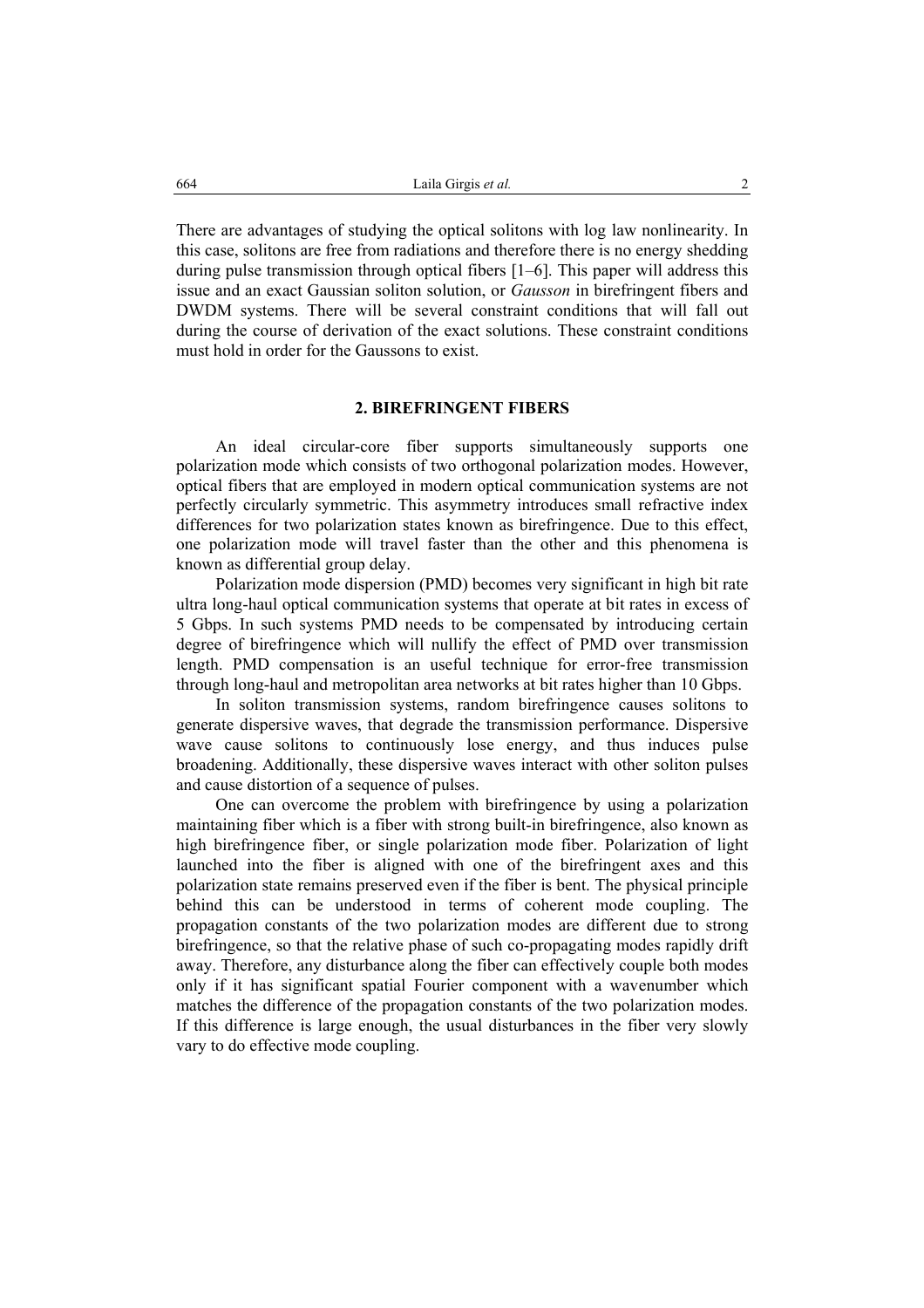#### 2.1. MATHEMATİCAL ANALYSİS

The governing equation for the propagation of Gaussons through birefringent optical fibers is given by the following dimensionless coupled vector NLSE [7]:

$$
iq_{t} + i\alpha_{1}q_{x} + a_{1}q_{xx} + (b_{1}\log|q|^{2} + c_{1}\log|r|^{2})q = 0,
$$
 (1)

$$
ir_{t} + i\alpha_{2}r_{x} + a_{2}r_{xx} + (b_{2}\log|r|^{2} + c_{2}\log|q|^{2})r = 0.
$$
 (2)

Here in (1) and (2),  $q(x,t)$  and  $r(x,t)$  represents the wave profile of the two split pulses, while  $a_i$ , for  $l = 1, 2$  are the group velocity dispersion coefficients,  $b_i$ represent the coefficients of self-phase modulation (SPM) and  $c_l$  represent the coefficients of cross-phase modulation (XPM) and finally  $\alpha$ <sub>l</sub> are the coefficients of the inter-modal dispersion terms. The first term in (1) and (2) is the evolution term for the optical pulse.

In order to solve  $(1)$  and  $(2)$ , the following hypothesis are made  $[1-6]$ :

$$
q(x,t) = P_1(x,t) e^{i\phi_1} = A_1 e^{-\tau^2} e^{i\phi_1},
$$
\n(3)

$$
r(x,t) = P_2(x,t) e^{i\phi_2} = A_2 e^{-\tau^2} e^{i\phi_2}, \qquad (4)
$$

where  $A_l$  are the amplitudes of the two polarized solitons and  $\phi_l$  represents the phase components of the two pulses. Also,

$$
\tau = B(x - vt),\tag{5}
$$

where *B* is the width of the two pulses and  $\nu$  is the velocity with which the two polarized pulses travel. Moreover,

$$
\phi_l = -\kappa_l x + \omega_l t + \theta_l, \qquad (6)
$$

for  $l = 1, 2$ . Here in (6),  $\kappa_l$  represents the frequency of the two solitons,  $\omega_l$  are the wave numbers and  $\theta$  are the phase constants.

Substituting (3) and (4) reduces (1) and (2) respectively to

$$
i\frac{\partial P_l}{\partial t} - \omega_l P_l + a_l \left( \frac{\partial^2 P_l}{\partial x^2} - 2i\kappa_l \frac{\partial P_l}{\partial x} - \kappa_l^2 P_l \right) +
$$
  
+ 
$$
\left( 2b_l \ln P_l + 2c_l \ln P_l \right) P_l + i\alpha_l \left( \frac{\partial P_l}{\partial x} - i\kappa_l P_l \right) = 0,
$$
 (7)

for  $l = 1, 2$  and  $\overline{l} = 3 - l$ . Now decomposing (7) into real and imaginary parts respectively gives the following pair of equations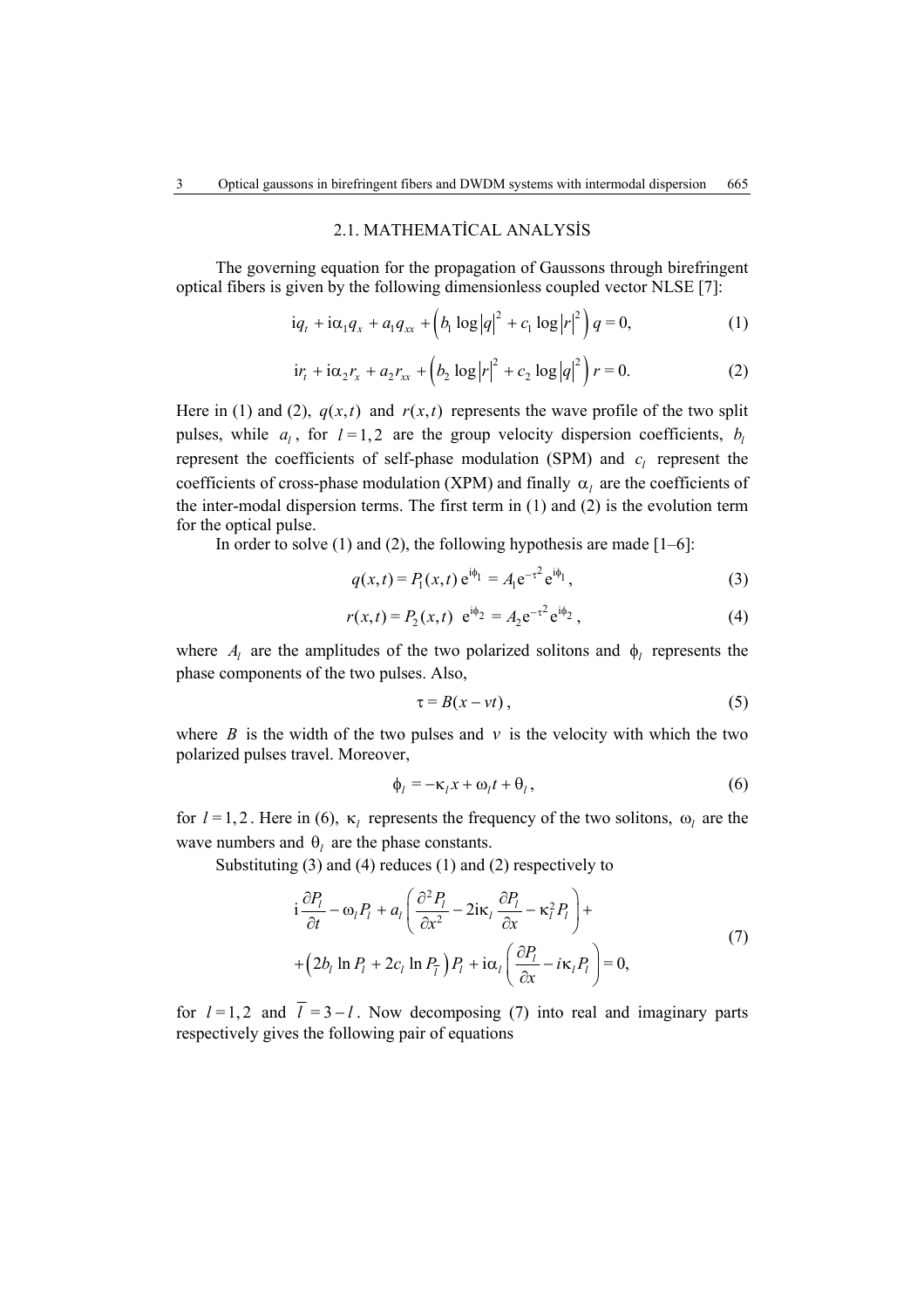$$
-\left(\omega_l + \alpha_l \kappa_l + a_l \kappa_l^2\right) P_l + \left(b_l + \lambda_l \kappa_l\right) P_l^3 + c_l P_l P_{\bar{l}}^2 + a_l \frac{\partial^2 P_l}{\partial x^2} = 0 \tag{8}
$$

and

$$
\frac{\partial P_l}{\partial t} + \left(\alpha_l - 2a_l \kappa_l\right) \frac{\partial P_l}{\partial x} = 0.
$$
\n(9)

Now from (9), using (3) and (4), gives the velocity of the Gaussons as

$$
v = \alpha_l - 2a_l \kappa_l \tag{10}
$$

for  $l = 1, 2$ , while the real part given by (8) reduces to

$$
-(\omega_l + a_l \kappa_l^2 + 2a_l B^2 - \alpha_l \kappa_l - 2b_l \ln A_l - 2c_l \ln A_{\bar{l}}) + (4a_l B^2 - 2b_l - 2c_l) \tau^2 = 0.
$$
\n(11)

Hence, from the linearly independent functions, after setting their respective coefficients to zero yields

$$
\omega_l = 2(b_l \ln A_l + c_l \ln A_{\overline{l}}) - a_l (\kappa_l^2 + 2B^2) + \alpha_l \kappa_l
$$
 (12)

and

$$
B = \sqrt{\frac{b_l + c_l}{2a_l}}.\tag{13}
$$

Now, equating the velocities of the solitons from (10), for  $l=1, 2$ , yields the constraint condition

$$
\alpha_1 - \alpha_2 = 2(a_1 \kappa_1 - a_2 \kappa_2) \tag{14}
$$

and then equating the width of the Gaussons leads to the constraint relation

$$
\frac{b_1 + c_1}{a_1} = \frac{b_2 + c_2}{a_2}.
$$
 (15)

Another restriction that immediately follows from (13) is given by

$$
a_l (b_l + c_l) > 0 \tag{16}
$$

for  $l = 1, 2$ . Hence finally, the Gaussons solutions in a birefringent fiber is given by (3) and (4) where the amplitudes  $A_l$  are arbitrary, while the width  $B$  and the Gausson velocity is given by (13) and (10) which leads to the constraint conditions (14–16) that must hold in order for the Gaussons to exist.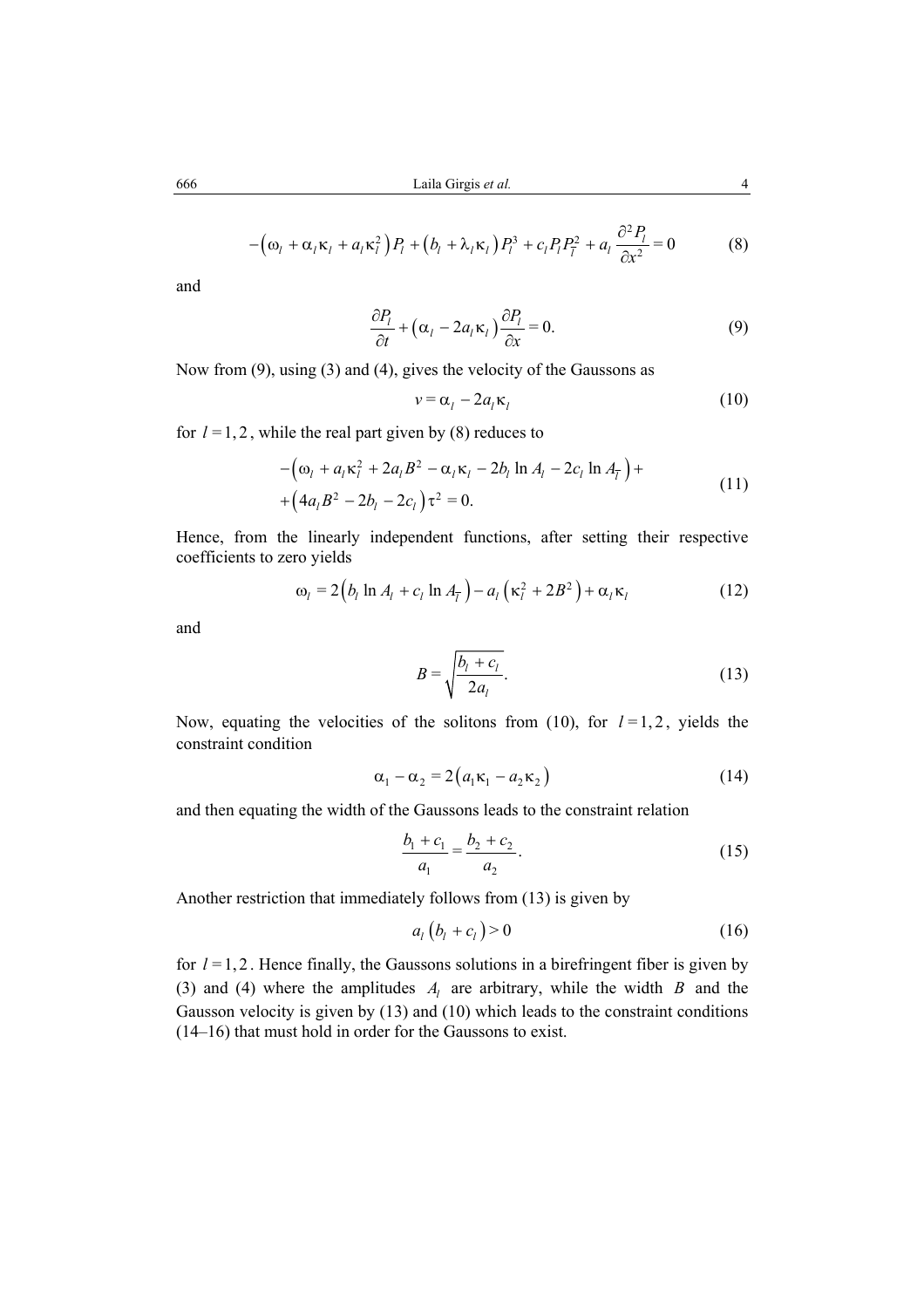#### **2.1.1. Integrals of motion**

For birefringent fibers, there are at least two integrals of motion or the conserved quantities that are energy  $(E)$  and linear momentum  $(M)$  that are respectively given by [2]

$$
E = \int_{-\infty}^{\infty} \left( |q|^2 + |r|^2 \right) dx = \frac{1}{B} \sqrt{\frac{\pi}{2}} \left( A_1^2 + A_2^2 \right) \tag{17}
$$

and

$$
M = i \int_{-\infty}^{\infty} a_1 \left( u^* u_x - u u_x^* \right) + a_2 \left( v^* v_x - v v_x^* \right) dx =
$$
  
= 
$$
-\frac{\sqrt{2\pi}}{B} \left( a_1 \kappa_1 A_1^2 + a_2 \kappa_2 A_2^2 \right).
$$
 (18)

#### 2.2. THIRRING SOLITONS

This is a special case of solitons in birefringent fibers when the SPM is negligible and hence it is discarded. Thus the governing equations in this case, with the SPM term eliminated and XPM term term surviving, is given by [10]

$$
iq_{t} + i\alpha_{1}q_{x} + a_{1}q_{xx} + c_{1}\log|r|^{2} q = 0,
$$
\n(19)

$$
irt + i\alpha_2 r_x + a_2 r_{xx} + c_2 \log |q|^2 r = 0.
$$
 (20)

Therefore, equations (19) and (20) are special cases of (1) and (2) where  $b_l$  are set to zero, for  $l = 1, 2$ . Hence, the Thirring Gaussons are still given by (3) and (4) where the velocity of the Thirring Gausson stay the same as in (10), while the wave numbers and the width of the solitons are given by

$$
\omega_l = 2c_l \ln A_{\overline{l}} - a_l \left( \kappa_l^2 + 2B^2 \right) + \alpha_l \kappa_l \tag{21}
$$

and

$$
B = \sqrt{\frac{c_l}{2a_l}}\tag{22}
$$

respectively, where  $l = 1, 2$  and  $\overline{l} = 3 - l$ . Hence, the constraint conditions in this case reduce to

$$
\frac{c_1}{a_1} = \frac{c_2}{a_2} \tag{23}
$$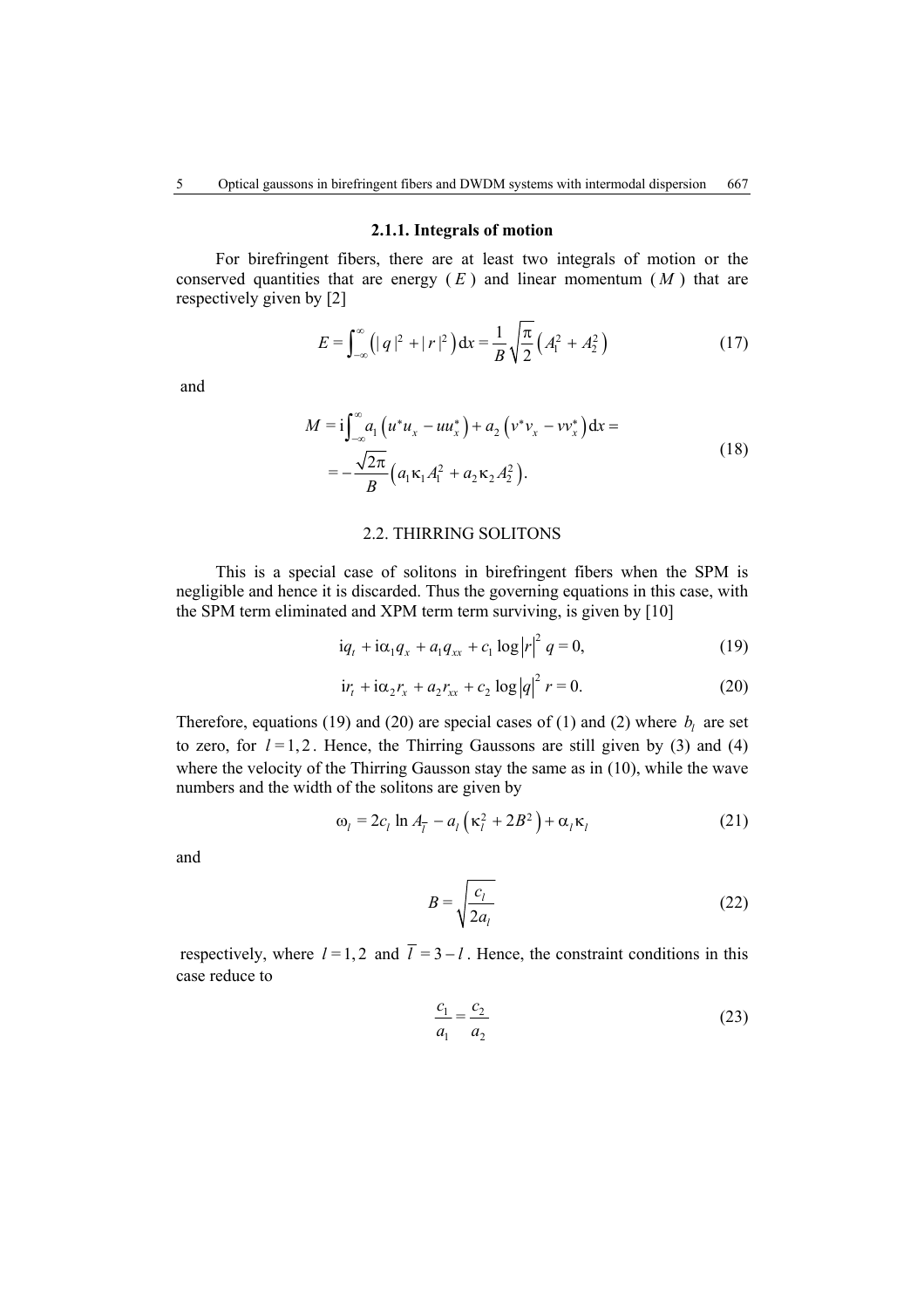and

$$
a_l c_l > 0 \tag{24}
$$

while (14) stays intact, for Thirring Gaussons.

## **3. DWDM SYSTEMS**

DWDM (dense wavelength division multiplexed system) is a fiber optic transmission technique that allows the transmission of a variety of information over the optical layer. The DWDM uses dispersion-flattened fibers where the dispersion weakly depends on operating wavelength.

DWDM technology is efficiently used for increasing the capacity and reliability of fiber optic communication systems. Unlike previous generation optical networks, where the information is carried by a single light beam, DWDM carves up large bandwidth of an optical fiber into many wavelength channels making spectral band use more efficient. Each of the optical carriers wavelength carries information individually but their spacing needs to be properly chosen to avoid inter-channel interference. DWDM can increase the information carrying capacity by about 10-100 times without the need of a new optical fiber.

DWDM systems are also bit rate and format independent and can accept any combination of interference rates on the same fiber at the same time. This technology can be applied to different areas in the telecommunications networks, that includes the backbone networks, the residential access networks and also local area networks.

## 3.1. MATHEMATICAL ANALYSIS

For a DWDM system, the corresponding coupled dimensionless NLSE that dictates the propagation of solitons through log law optical fibers is given by

$$
iq_{t}^{(l)} + i\alpha_{l}q_{x}^{(l)} + a_{l}q_{xx}^{(l)} + \left\{b_{l}\log|q^{(l)}|^{2} + \sum_{n=1}^{N} \lambda_{ln}\log|q^{(n)}|^{2}\right\}q^{(l)} = 0, \qquad (25)
$$

where  $1 \le l \le N$ . Equation (25) is the model for bit-parallel WDM soliton transmission. Here  $\lambda_{l_n}$  are known as the XPM coefficients. In equation (25),  $q^{(l)}$ represents the dimensionless form of the wave profile in the  $l<sup>th</sup>$  component. Also,  $\alpha_l$  and  $b_l$  are the inter-modal dispersion and SPM coefficients. Finally,  $\lambda_{ln}$  are the XPM coefficients. Again, here in (25), the first term represents the evolution of the pulse in the  $l^{\text{th}}$  channel.

In order to solve  $(25)$ , the following hypothesis is picked  $[1-7, 12]$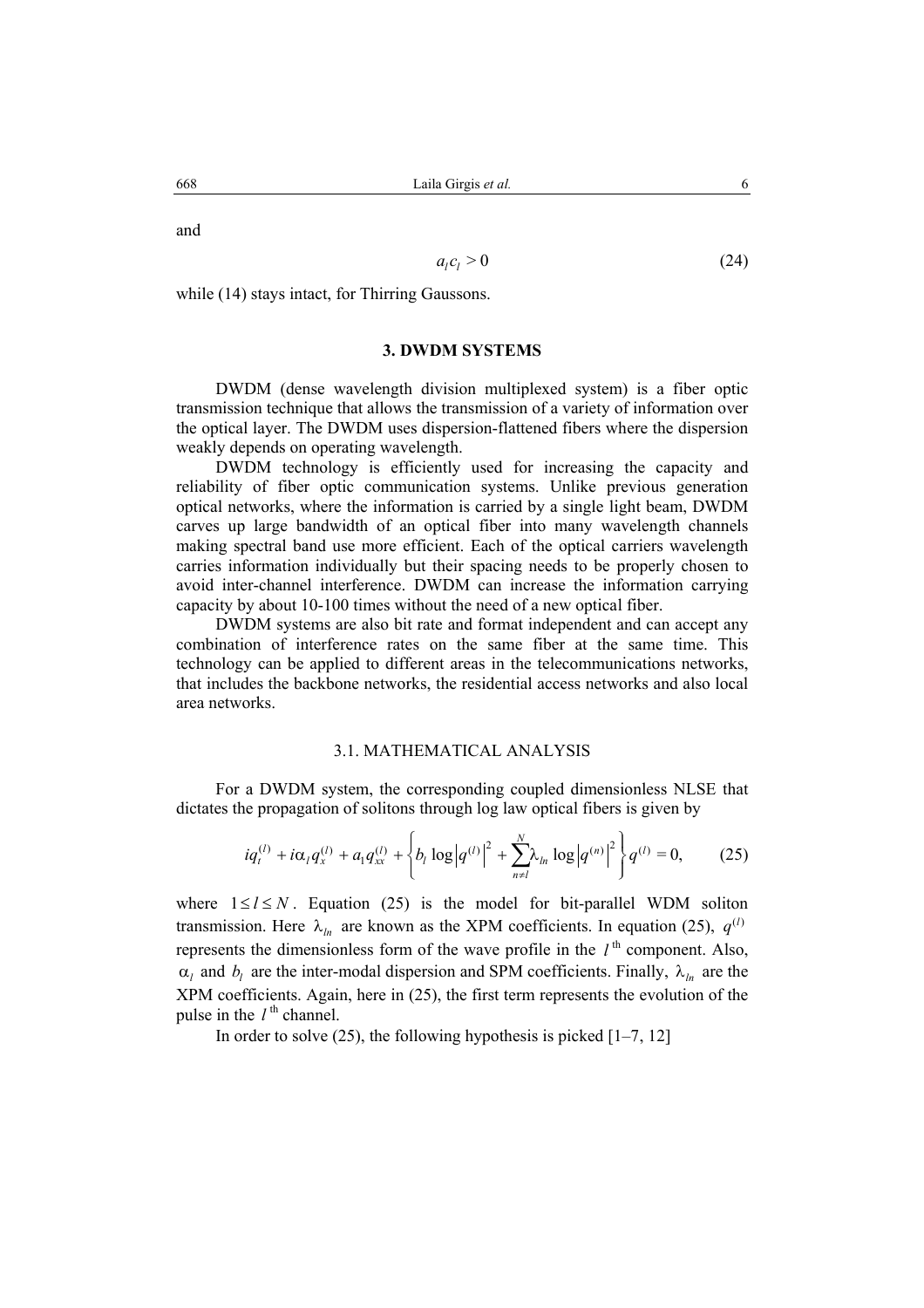$$
q^{(l)}(x,t) = P_l(x,t) e^{i\phi_l} = A_l e^{-\tau^2} e^{i\phi_l}, \qquad (26)
$$

for  $1 \le l \le N$ . Then, substituting (26) into (25) gives

$$
i\frac{\partial P_l}{\partial t} - \omega_l P_l + a_l \left( \frac{\partial^2 P_l}{\partial x^2} - 2i\kappa_l \frac{\partial P_l}{\partial x} - \kappa_l^2 P_l \right) +
$$
  
+2\left( b\_l \ln P\_l + \sum\_{n=1}^N \lambda\_{ln} \ln P\_n \right) P\_l + i\alpha\_l \left( \frac{\partial P\_l}{\partial x} - i\kappa\_l P\_l \right) = 0. (27)

Similarly, as in the case of birefringent fibers, discussed in the previous section, decomposing (27) into real and imaginary parts and carrying out the analysis yields

$$
v = \alpha_l - 2a_l \kappa_l \tag{28}
$$

$$
\omega_l = 2\left(b_l \ln A_l + \sum_{n \neq l}^{N} \lambda_{ln} \ln A_n\right) - a_l \left(\kappa_l^2 + 2B^2\right) + \alpha_l \kappa_l \tag{29}
$$

and

$$
B = \sqrt{\frac{b_l + \sum_{n \neq l}^{N} \lambda_{ln}}{2a_l}}.
$$
 (30)

for  $1 \le l \le N$ . Hence, these induce the constraint relations

$$
\alpha_1 - 2a_1 \kappa_1 = \alpha_2 - 2a_2 \kappa_2 = \dots = \alpha_N - 2a_N \kappa_N, \qquad (31)
$$

$$
\frac{1}{a_1}\left(b_1 + \sum_{n=2, n \neq 1}^{N} \lambda_{ln}\right) = \frac{1}{a_2}\left(b_2 + \sum_{n=1, n \neq 2}^{N} \lambda_{ln}\right) = \dots = \frac{1}{a_2}\left(b_2 + \sum_{n=1, n \neq N}^{N-1} \lambda_{ln}\right),\tag{32}
$$

and

$$
a_l\bigg(b_l+\sum_{n=1}^N\lambda_{l_n}\bigg)>0\,,\quad\text{for }1\leq l\leq N\,.
$$

# **3.1.1. Integrals of motion**

In this case also, there are at least two conservation laws, namely the energy  $(E)$  and linear momentum  $(M)$  that are given by [2]

$$
E = \sum_{l=1}^{N} \int_{-\infty}^{\infty} |q^{(l)}|^2 dx = \frac{1}{B} \sqrt{\frac{\pi}{2}} \sum_{l=1}^{N} A_l^2
$$
 (34)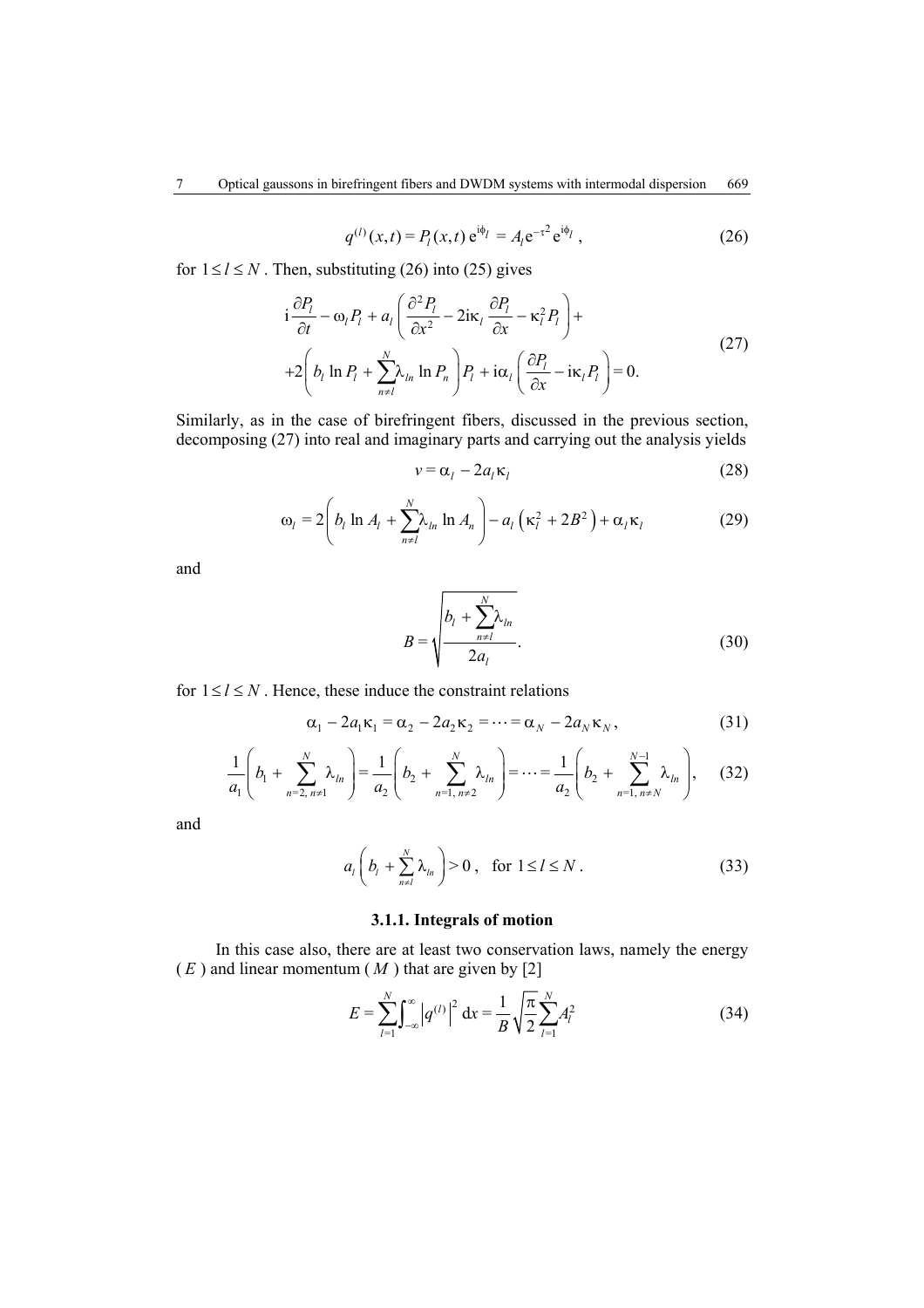and

$$
M = i \sum_{l=1}^{N} \int_{-\infty}^{\infty} a_l \left\{ q^{(l)*} q_x^{(l)} - q^{(l)} q_x^{(l)*} \right\} dx = -\frac{\sqrt{2\pi}}{B} \sum_{l=1}^{N} a_l \kappa_l A_l^2.
$$
 (35)

## **4. CONCLUSIONS**

The dynamics of optical Gaussons in birefringent fibers, and DWDM systems, is studied in this paper. An exact Gausson solution is obtained in each of these cases. The constraint conditions fell out during the course of derivation of the exact solutions. These constraints must remain valid for the propagation of Gaussons down the optical fibers. Additionally, a succinct discussion on Thirring solitons is included as a by-product of birefringent fibers.

These exact Gausson solutions in the context of birefringent fibers and DWDM systems, are new and are being reported for the first time in this paper. These exact solutions will be extremely useful in future in further studies with Gaussons. For example, the quasi-stationary Gaussons will be obtained by the aid of multiple-scale analysis, in presence of several other perturbation terms. Additionally, these exact Gaussons will be of great help in formulating the quasiparticle theory, in the study of soliton-soliton interactions. These results will all be reported in future publications.

*Acknowledgments*. The work of the second author (DM) presented in this paper was supported by the Serbian Ministry of Education and Science (Project III44006) and this support is sincerely appreciated.

### REFERENCES

- 1. I. Bialynicki-Birula, J. Mycielski, Physica Scripta, **20**, 539–544 (1979).
- 2. A. Biswas, D. Milovic, Communications in Nonlinear Science and Numerical Simulation, **15**, 3763–3767 (2010).
- 3. A. Biswas, C. Cleary, J. E. Watson Jr., D. Milovic, Applied Mathematics and Computation, **217**, 2891–2894 (2010).
- 4. A. Biswas, C. M. Khalique, Waves in Random and Complex Media, **21**, 554–558 (2011).
- 5. A. Biswas, M. Fessak, S. Johnson, S. Beatrice, D. Milovic, Z. Jovanoski, R. Kohl, F. Majid, Optics and Laser Technology, **44**, 1775–1780 (2012).
- 6. A. Biswas, D. Milovic, R. Kohl, *Inverse Problems in Science and Engineering* (in press).
- 7. D. Grecu, A. Visinescu, R. Fedele, S. D. Nicola, Romanian Journal of Physics, **55**, 585–600 (2010); D. Grecu *et al*., Romanian Journal of Physics, **55**, 980–994 (2010).
- 8. P. Guerrero, J. L. Lopez, J. Nieto, Nonlinear Analysis: Real World Applications, **11**, 79–87 (2010).
- 9. M. H. Jakubowski, K. Steiglitz, R. K. Squier, Complex Systems, **10**, 1–21 (1996).
- 10. S. Jana, S. Konar, Physics Letters A, **362**, 435–438 (2007).
- 11. R. Kohl, A. Biswas, D. Milovic, E. Zerrad, Optics and Laser Technology, **40**, 647–662 (2008).